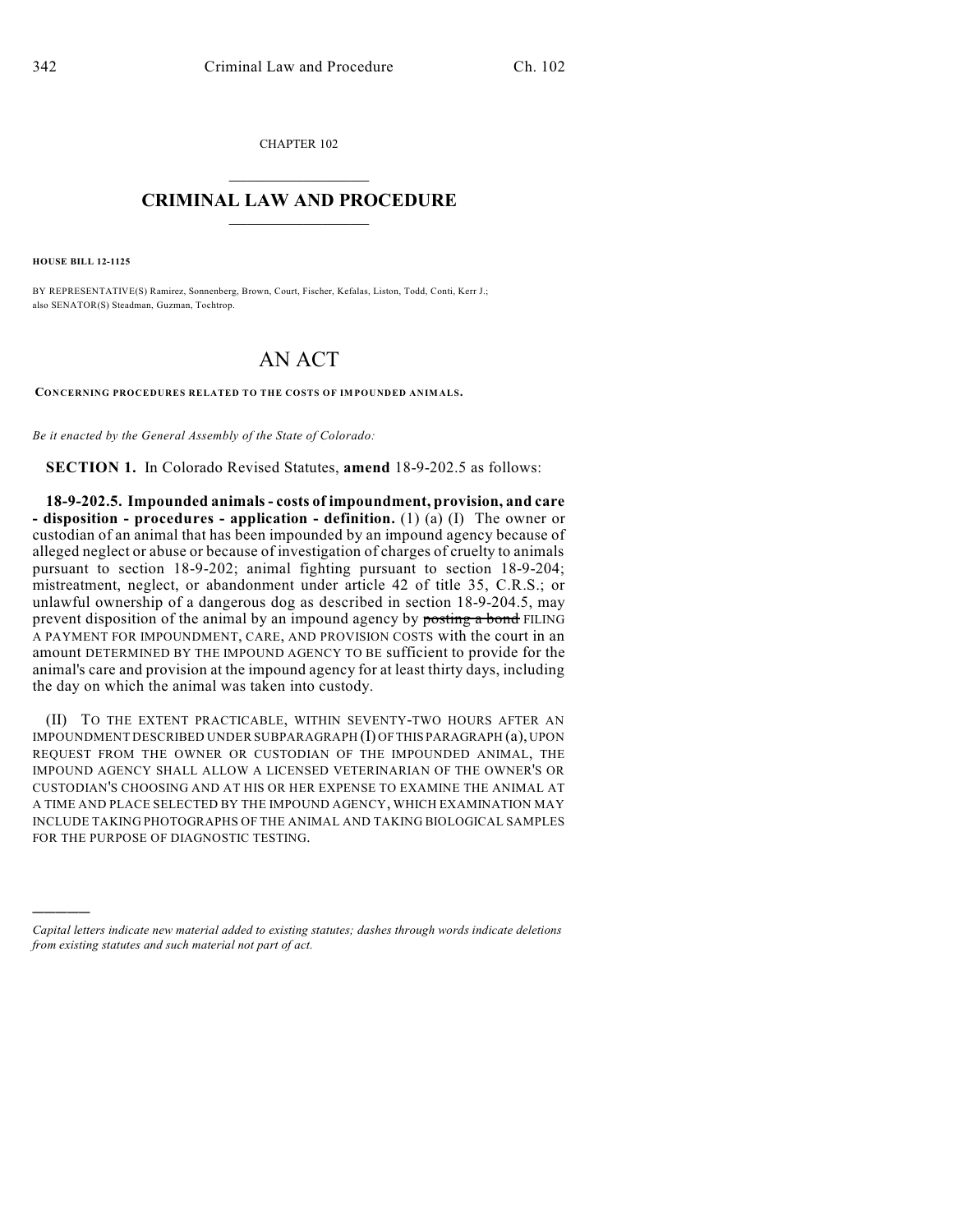(b) The owner or custodian of any impounded animal may request a hearing in a court of competent jurisdiction within ten days after impoundment to determine whether the costs associated with the bond are fair and reasonable for the care of and provision for the impounded animal. Such bond shall be filed with the court MUST FILE THE PAYMENT:

(I) Within ten days after the animal is impounded; OR

(II) IF THE OWNER OR CUSTODIAN REQUESTS A HEARING PURSUANT TO SUBPARAGRAPH (I) OF PARAGRAPH (c) OF THIS SUBSECTION (1), IN ACCORDANCE WITH SUBPARAGRAPH (IV) OF PARAGRAPH (c) OF THIS SUBSECTION (1).

(c) (I) WITHIN TEN DAYS AFTER THE DATE OF IMPOUNDMENT, THE OWNER OR CUSTODIAN MAY REQUEST A HEARING IN A CRIMINAL COURT OF COMPETENT JURISDICTION. THE OWNER OR CUSTODIAN MUST PROVIDE NOTICE TO THE DISTRICT ATTORNEY OF HIS OR HER REQUEST FOR A HEARING. IF THE OWNER OR CUSTODIAN REQUESTS A HEARING, THE COURT SHALL HOLD THE HEARING WITHIN TEN DAYS AFTER THE REQUEST IS MADE.

(II) AT THE HEARING, THE COURT SHALL DETERMINE, AS APPROPRIATE:

(A) WHETHER COSTS ASSOCIATED WITH THE IMPOUNDMENT, CARE, AND PROVISION, AS DETERMINED BY THE IMPOUND AGENCY, ARE FAIR AND REASONABLE AND NECESSARY, WHICH COSTS SHALL BE SPECIFICALLY ITEMIZED BY THE IMPOUND AGENCY PRIOR TO THE DATE OF THE HEARING AND SHALL INCLUDE, AT A MINIMUM, AN ACCOUNTING OF THE COSTS OF UPKEEP AND VETERINARY SERVICES;

(B) WHETHER THERE WAS SUFFICIENT PROBABLE CAUSE FOR THE IMPOUNDMENT; AND

(C) IF THE COURT FINDS PROBABLE CAUSE FOR IMPOUNDMENT EXISTED AND THE OWNER OR CUSTODIAN ELECTS NOT TO PAY THE REASONABLE IMPOUNDMENT, CARE, OR PROVISION COSTS TO PREVENT DISPOSITION, RELEASE OF THE ANIMAL TO THE IMPOUND AGENCY FOR DISPOSITION.

(III) A WARRANT ISSUED IN ACCORDANCE WITH C.R.C.P. 41 (b) AUTHORIZING SEIZURE OF THE IMPOUNDED ANIMAL CONSTITUTES PRIMA FACIE EVIDENCE OF SUFFICIENT CAUSE FOR IMPOUNDMENT.

(IV) IF PROBABLE CAUSE IS FOUND AT A HEARING CONDUCTED UNDER THIS PARAGRAPH (c), THE OWNER OR CUSTODIAN SHALL FILE PAYMENT FOR COSTS AT THE HEARING.

(d) At the end of the time for which expenses are covered by the bond AN INITIAL OR ANY SUBSEQUENT IMPOUNDMENT, CARE, AND PROVISION PAYMENT:

(I) If the owner or custodian desires to prevent disposition of the animal, the owner or custodian shall post MUST FILE a new bond PAYMENT with the court within ten days after PRIOR TO the prior bond's PREVIOUS PAYMENT'S expiration. However, if, in the opinion of a licensed veterinarian, the animal is experiencing extreme pain or suffering or is severely injured past recovery, severely disabled past recovery, or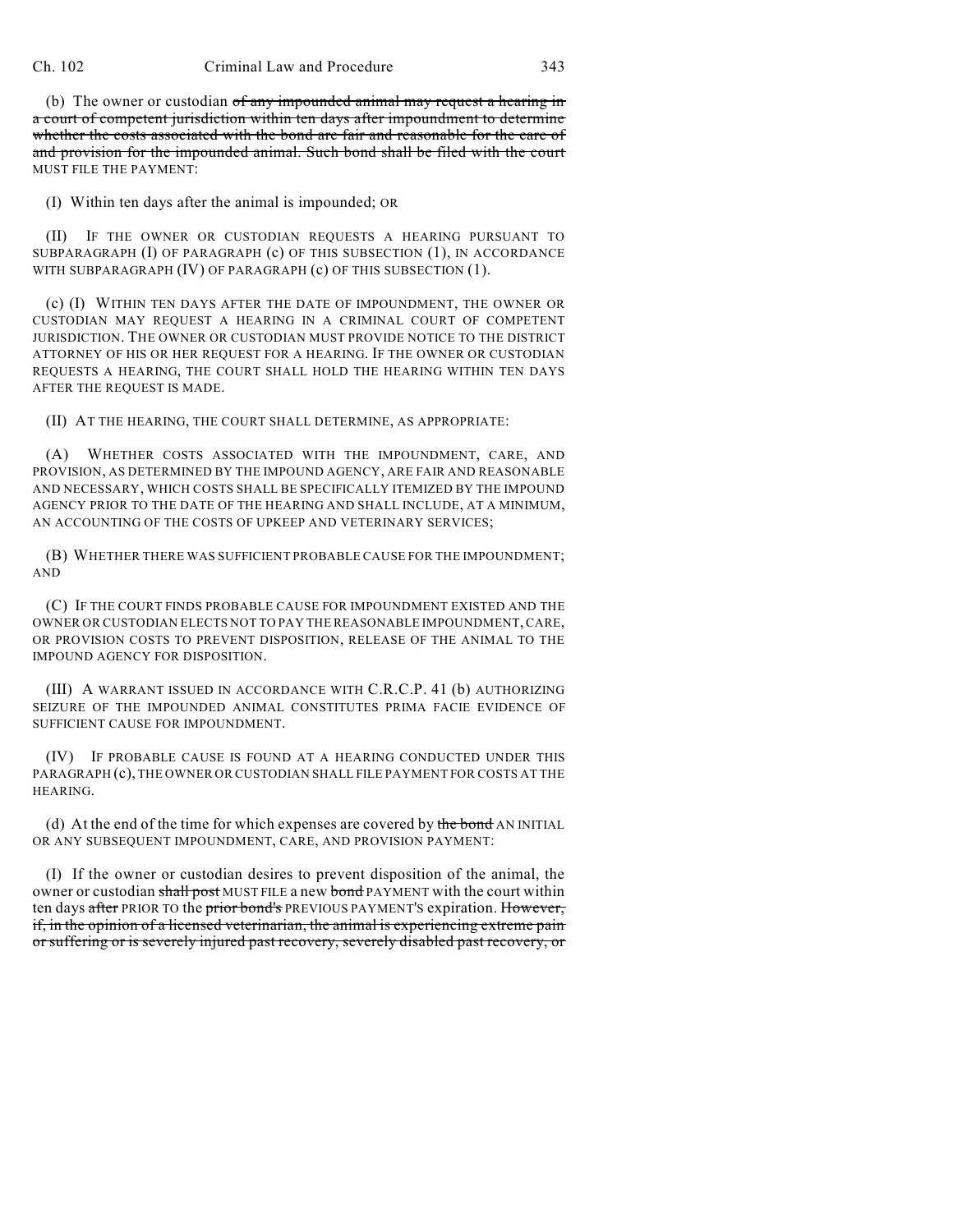## severely diseased past recovery, the animal may be euthanized without a court order.

 $(II)$  At the end of the time for which expenses are covered by the bond IF THE OWNER OR CUSTODIAN HAS NOT TIMELY FILED AN ADDITIONAL PAYMENT FOR IMPOUNDMENT, CARE, AND PROVISION COSTS, the impound agency may determine disposition of the animal unless there is a court order prohibiting such disposition. UNLESS SUBSECTION (4) OF THIS SECTION APPLIES, the owner or custodian shall be IS liable for the cost of ANY ADDITIONAL COSTS FOR the care of, provision for, or disposal of the animal.

(2) (a) FAILURE TO PAY THE IMPOUNDMENT, CARE, AND PROVISION COSTS PURSUANT TO SUBSECTION (1) OF THIS SECTION RESULTS IN THE FORFEITURE OF THE RIGHT TO CONTEST THOSE COSTS AND ANY OWNERSHIP RIGHTS TO THE ANIMAL IN QUESTION.

(b) A dog that is not claimed by its owner within five days after being eligible for release from impoundment for investigation of a charge of unlawful ownership of a dangerous dog as described in section 18-9-204.5 shall be IS deemed abandoned and may be disposed of as the impound agency deems proper.

(c) IF, IN THE OPINION OF A LICENSED VETERINARIAN, AN IMPOUNDED ANIMAL IS EXPERIENCING EXTREME PAIN OR SUFFERING OR IS SEVERELY INJURED PAST RECOVERY, SEVERELY DISABLED PAST RECOVERY, OR SEVERELY DISEASED PAST RECOVERY, THE ANIMAL MAY BE EUTHANIZED WITHOUT A COURT ORDER.

(3) THE COURT SHALL ORDER AN IMPOUND AGENCY TO REFUND TO THE OWNER OR CUSTODIAN ALL IMPOUNDMENT, CARE, AND PROVISION PAYMENTS MADE FOR THE ANIMAL IF, AFTER TRIAL, A JUDGE OR JURY ENTERS OR RETURNS IN FAVOR OF THE OWNER OR CUSTODIAN A VERDICT OF NOT GUILTY FOR ALL CHARGES RELATED TO THE ORIGINAL IMPOUNDMENT OF THE ANIMAL.

 $\left(\frac{\mathbf{c}}{\mathbf{c}}\right)$  (4) (a) With respect to the sale of an animal, the proceeds shall ARE first be applied to the costs of the sale and then to the expenses for the care of and provision for the animal DURING IMPOUNDMENT AND THE PENDENCY OF THE SALE, including expenses incurred by the impound agency THAT HAVE NOT BEEN PAID BY THE OWNER OR CUSTODIAN. If the owner of the animal is convicted of cruelty to animals under section 18-9-202, animal fighting under section 18-9-204, or unlawful ownership of a dangerous dog under section 18-9-204.5 or is found by court order to have mistreated, neglected, or abandoned the animal under article 42 of title 35, C.R.S., the remaining proceeds, if any, shall be ARE paid to the impound agency. If the owner of the animal is not convicted of such charges or is not found by court order to have  $5\sigma$  mistreated, neglected, or abandoned the animal, the IMPOUND AGENCY SHALL PAY OVER THE remaining proceeds, if any, shall be paid over to the owner of the animal.

 $(H)$  (b) If the impound agency is the department of agriculture, moneys credited to the department of agriculture SHALL TRANSMIT THE MONEYS CREDITED for expenses shall be transmitted to the state treasurer, and credited WHO SHALL CREDIT THEM to the animal protection fund created in section 35-42-113, C.R.S. If the department of agriculture is not the impound agency, moneys for expenses shall be paid to such other impound agency as the court orders.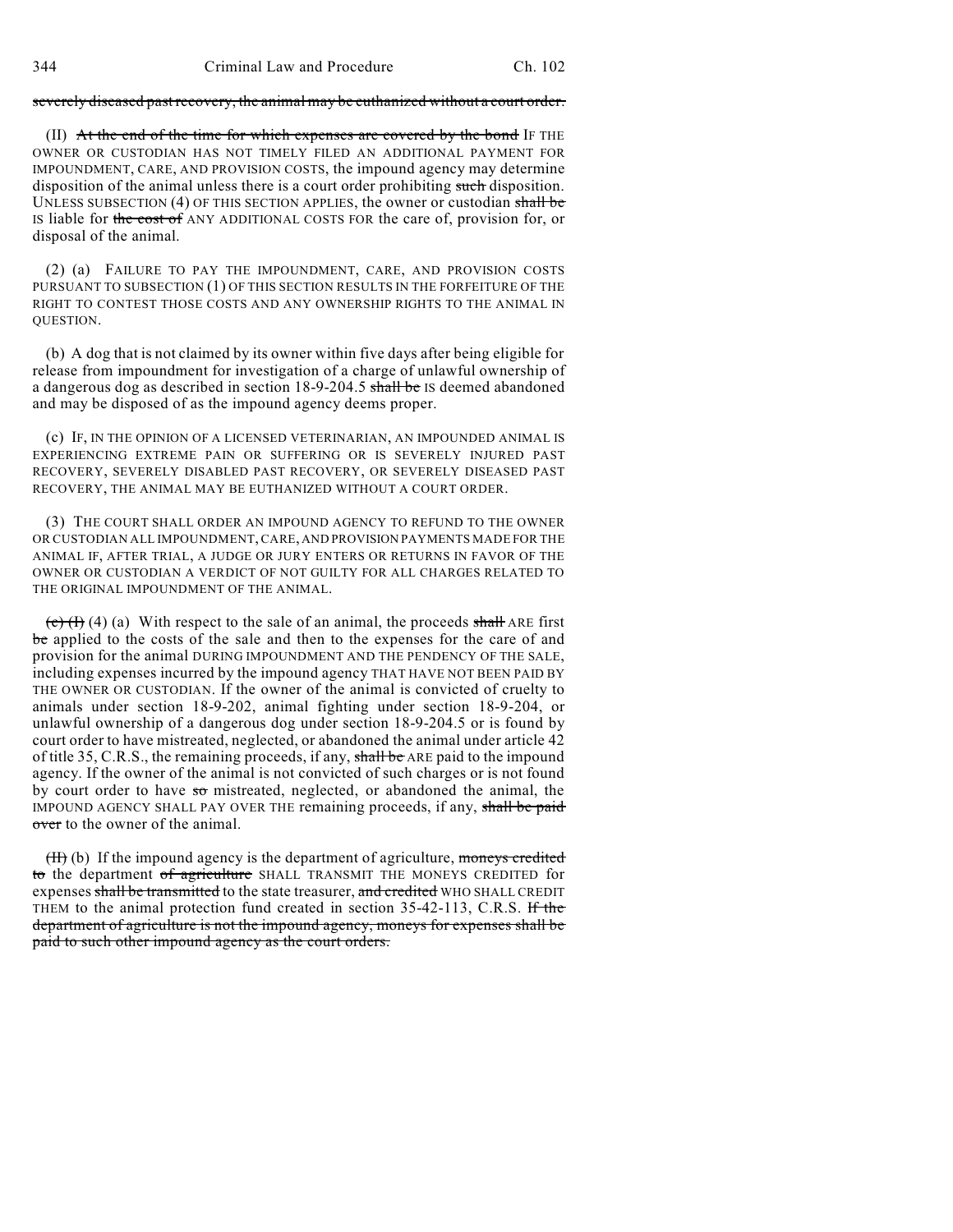(HII) (c) If the owner of the animal cannot be found, THE COURT SHALL PAY any remaining proceeds after all other expenses have been paid shall be paid TO THE IMPOUND AGENCY into the animal protection fund or, if the impound agency is not the department of agriculture, to such other impound agency as the court orders. Any claim for such AN OWNER CLAIMING THE remaining proceeds by the owner of the animal shall be made MUST MAKE THE CLAIM within one year after the payment thereof OF THE PROCEEDS to the impound agency. and, unless A CLAIM NOT so presented to the court shall be IS forever barred unless the court, by proper order made in any case, otherwise decrees. AN IMPOUND AGENCY SHALL PAY TO THE CLAIMANT any refund ordered by court decree. shall be paid to the claimant by the impound agency.

 $(HV)$  (d) At least six days prior to sale of the animal, the impound agency shall provide written notice to the owner, at the owner's last-known address, of the time and place of the sale of the animal.

 $(V)$  (e) If the owner of the animal is unknown, the impound agency shall cause to be published PUBLISH for one week, in a newspaper of general circulation in the jurisdiction wherein such IN WHICH THE animal is WAS found, notice of sale of the animal, and shall further cause POST notice of the sale of the animal to be posted at a place provided for public notices in the jurisdiction wherein such IN WHICH THE sale will take place, at least five days prior to the sale.

(VI) (f) The provisions of This paragraph  $(c)$  shall SUBSECTION (4) DOES not apply to the disposition of an animal for a fee by:

 $(A)$  (I) Adoption of an animal;

 $(\overline{B})$  (II) Release of an animal to a rescue group licensed pursuant to article 80 of title 35, C.R.S.;

 $(\overline{C})$  (III) Release of an animal to another pet animal facility licensed pursuant to article 80 of title 35, C.R.S.; or

 $(\overrightarrow{D})$  (IV) Release of an animal to a rehabilitator licensed by the PARKS AND WILDLIFE division of wildlife or the United States fish and wildlife service.

 $(2)$  (5) For purposes of this section, "impound agency" means an agency, including, but not limited to, an animal shelter as defined in section 35-80-102 (1), C.R.S., and the department of agriculture, created in section 24-1-123, C.R.S., OR ANY OTHER AGENCY that impounds an animal pursuant to the provisions of PARAGRAPH (a) OF subsection (1) of this section or section 18-9-202 (1.8).

(6) THIS SECTION DOES NOT APPLY TO ANIMALS IMPOUNDED SOLELY UNDER ARTICLE 42 OF TITLE 35, C.R.S.

**SECTION 2.** In Colorado Revised Statutes, 18-9-201, **amend** (2.5) as follows:

**18-9-201. Definitions.** As used in thissection and sections 18-9-201.5, 18-9-202, 18-9-202.5, and 18-9-204.5, unless the context otherwise requires: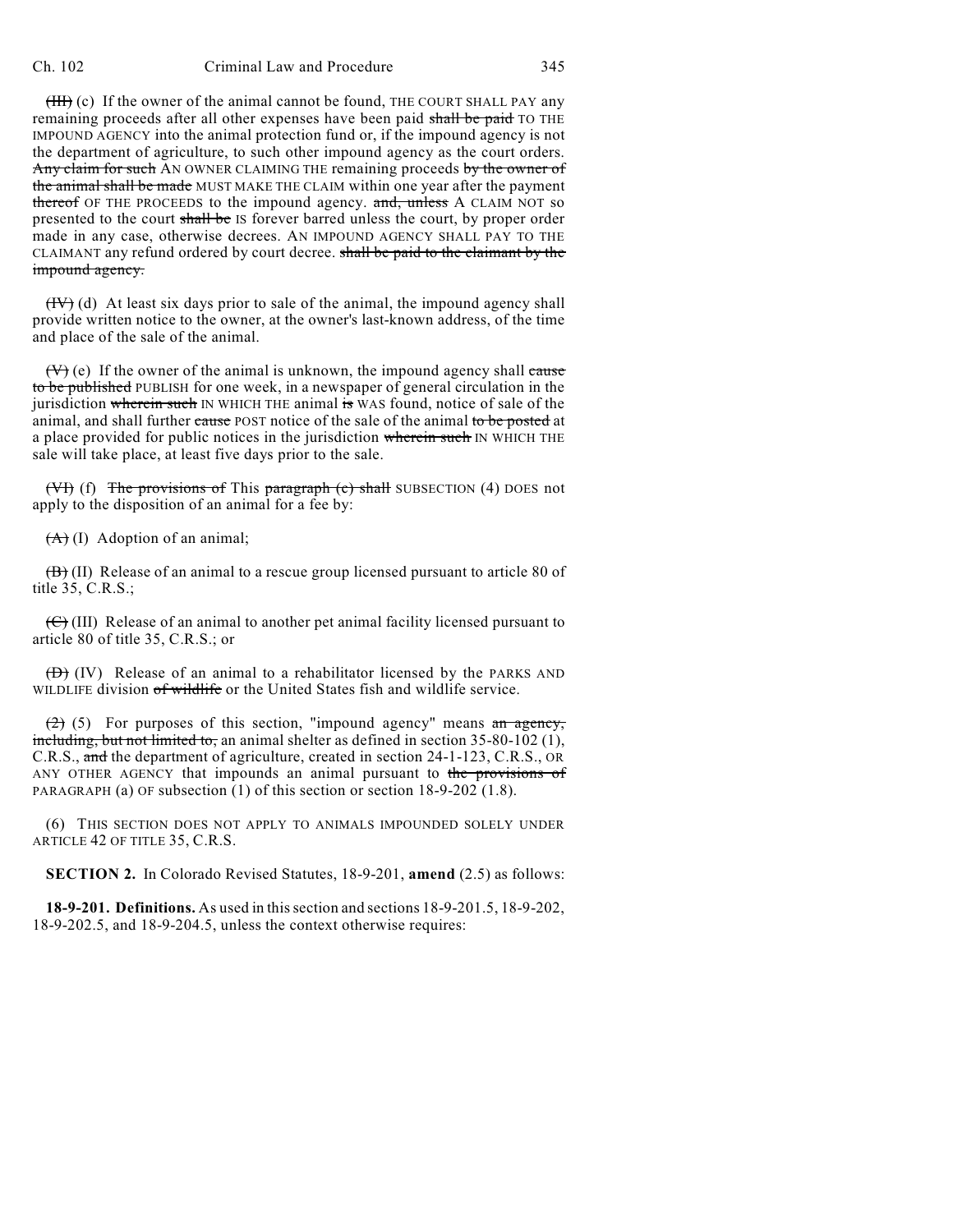(2.5) "Disposal" or "disposition" means adoption of an animal; return of an animal to the owner; sale of an animal under section 18-9-202.5  $(1)(c)$  (4); release of an animal to a rescue group licensed pursuant to article 80 of title 35, C.R.S.; release of an animal to another pet animal facility licensed pursuant to article 80 of title 35, C.R.S.; or RELEASE OF AN ANIMAL to a rehabilitator licensed by the division of PARKS AND wildlife DIVISION or the United States fish and wildlife service; or euthanasia.

**SECTION 3.** In Colorado Revised Statutes, 18-9-204.5, **amend** (4) as follows:

**18-9-204.5. Unlawful ownership of dangerous dog - legislative declaration - definitions.** (4) Upon taking an owner into custody for an alleged violation of this section or the issuing of a summons and complaint to the owner, pursuant to the Colorado rules of criminal procedure and part 1 of article 4 of title 16, C.R.S., the owner's dangerous dog may be taken into custody and placed in a public animal shelter, at the owner's expense, pending final disposition of the charge against the owner. In addition, in the event the court, pursuant to the Colorado rules of criminal procedure and part 1 of article 4 of title 16, C.R.S., sets bail for an owner's release from custody pending final disposition, the court may require, as a condition of bond, that the owner's dangerous dog be placed by an impound agency, as defined in section 18-9-202.5  $(2)$  (5), at the owner's expense in a location selected by the impound agency including a public animal shelter, licensed boarding facility, or veterinarian's clinic, pending final disposition of the alleged violation of thissection. The owner shall be IS liable for the total cost of board and care for a dog placed pursuant to this subsection (4).

**SECTION 4.** In Colorado Revised Statutes, 35-42-113, **amend** (1) as follows:

**35-42-113. Animal protection fund - creation.** (1) There is hereby created an animal protection fund. Any donations collected for animal protection, any net proceeds from the sale of an animal pursuant to section  $18-9-202.5$  ( $\rightarrow$  (4), C.R.S., and any moneys from restitution ordered for the expenses of the department of agriculture in selling and providing for the care of and provision for animals AN ANIMAL disposed of under the animal cruelty laws in accordance with part 2 of article 9 of title 18, C.R.S., or this article shall be transmitted to the state treasurer, who shall credit the same MONEYS to the animal protection fund. The general assembly shall make annual appropriations from such THAT fund to the department of agriculture to aid in carrying out the purposes of this article; EXCEPT THAT NO such appropriations shall not MAY be made for personal services.

**SECTION 5. Act subject to petition - effective date - applicability.** (1) This act takes effect September 1, 2012; except that, if a referendum petition is filed pursuant to section  $1(3)$  of article V of the state constitution against this act or an item, section, or part of this act within the ninety-day period after final adjournment of the general assembly, then the act, item, section, or part will not take effect unless approved by the people at the general election to be held in November 2012 and, in such case, will take effect on the date of the official declaration of the vote thereon by the governor.